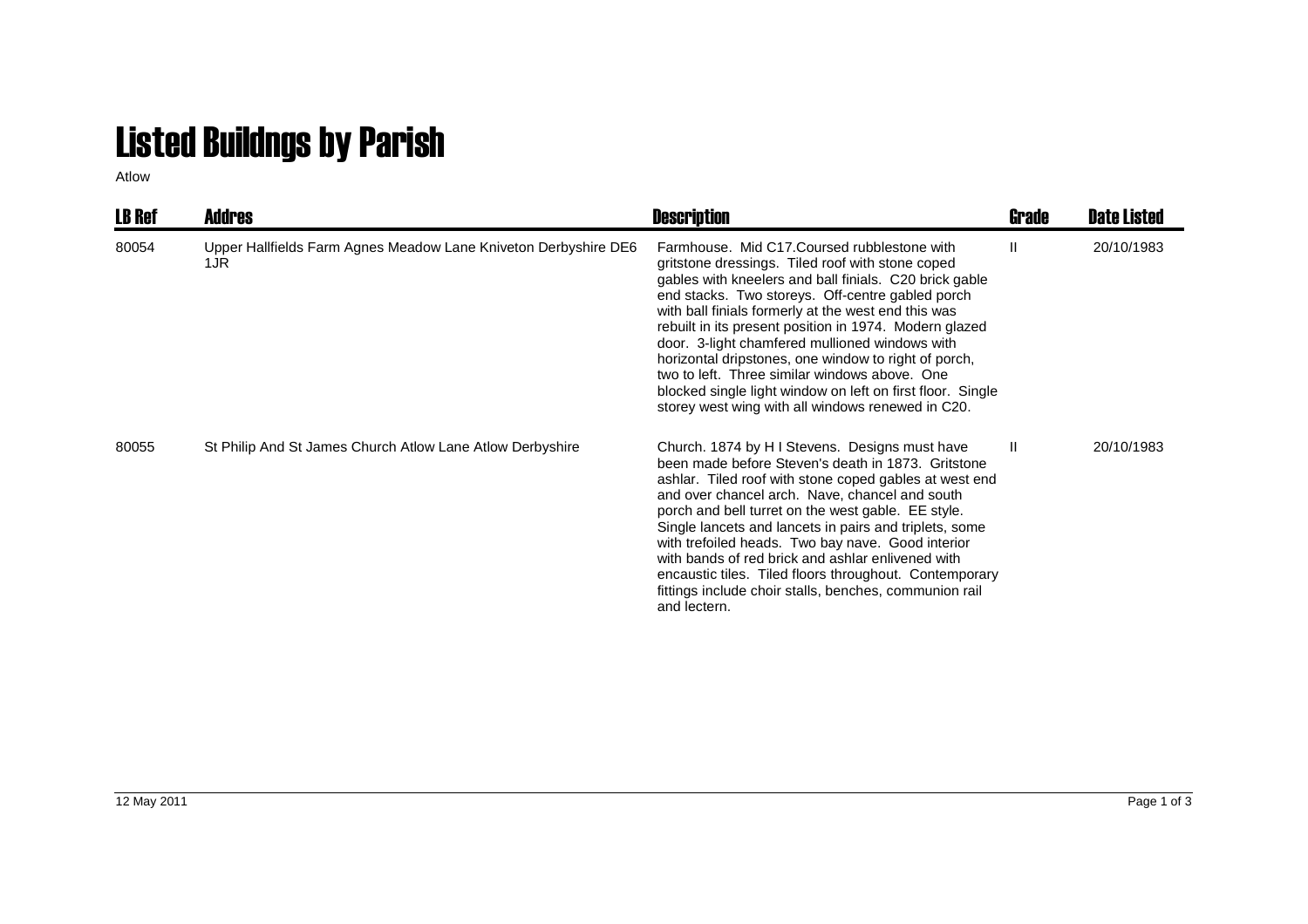| <b>LB Ref</b> | <b>Addres</b>                                         | <b>Description</b>                                                                                                                                                                                                                                                                                                                                                                                                                                                                                                                                                                                                                                                                                                                                                                                                                                            | <b>Grade</b> | <b>Date Listed</b> |
|---------------|-------------------------------------------------------|---------------------------------------------------------------------------------------------------------------------------------------------------------------------------------------------------------------------------------------------------------------------------------------------------------------------------------------------------------------------------------------------------------------------------------------------------------------------------------------------------------------------------------------------------------------------------------------------------------------------------------------------------------------------------------------------------------------------------------------------------------------------------------------------------------------------------------------------------------------|--------------|--------------------|
| 80056         | The Old Parsonage Jolly Lane Atlow Derbyshire DE6 1NS | House. C18. Coursed limestone with gritstone<br>dressings. Tiled roofs with stone coped gables with<br>kneelers and brick gable end stacks. Three-storey<br>main block with short two-storey wing at east end.<br>South front has central doorway with six panelled door<br>and C20 open porch. Flanked on each side by two<br>pairs of casement windows. Four similar windows<br>above and two similar windows above again. Similar<br>windows to lower east wing.                                                                                                                                                                                                                                                                                                                                                                                           | Ш            | 20/10/1983         |
| 80057         | Atlow Moat Winn Lane Atlow Derbyshire DE6 1NS         | Farmhouse. C17, early C19 and late C19. Coursed<br>rubble and ashlar dressings. Tiled roofs and brick<br>stacks. Early C19 south front of three bays and two<br>storeys. Stone quoins. Central doorway with moulded<br>ashlar surround and C20 wooden porch. Double six<br>panel doors. Rectangular overlight. Flanked by<br>glazing bar sashes with plain ashlar surrounds. Three<br>similar windows above. Two-storey, two bay late C19<br>wing to the west, single-storey outbuilding to the east.<br>North front with two stone coped gables with brick<br>stacks. Irregular fenestration including two two-light<br>chamfered mullioned windows and one four light<br>chamfered mullioned window with three lights<br>blocked. East front with irregular fenestration<br>including two two-light chamfered mullioned windows.<br>Listed for Group Value. | Ш            | 30/11/1978         |
| 80058         | Atlow Moat Winn Lane Atlow Derbyshire DE6 1NS         | Barns, C18 and c19.' Coursed rubble with ashlar<br>dressings. L plan forming the north and east sides of<br>a courtyard - of which the west side is formed by Atlow<br>Moat Farmhouse (GV). Tiled roof with stone coped<br>gables with kneelers. Ashlar quoins and chamfered<br>eaves cornice. Two storeys. Doors, windows and<br>ventilation slits all with large irregular quoins. Single-<br>storey ashlar stable at south end. External stone<br>staircase to north range. Listed for Group Value.                                                                                                                                                                                                                                                                                                                                                        | Ш            | 30/11/1978         |